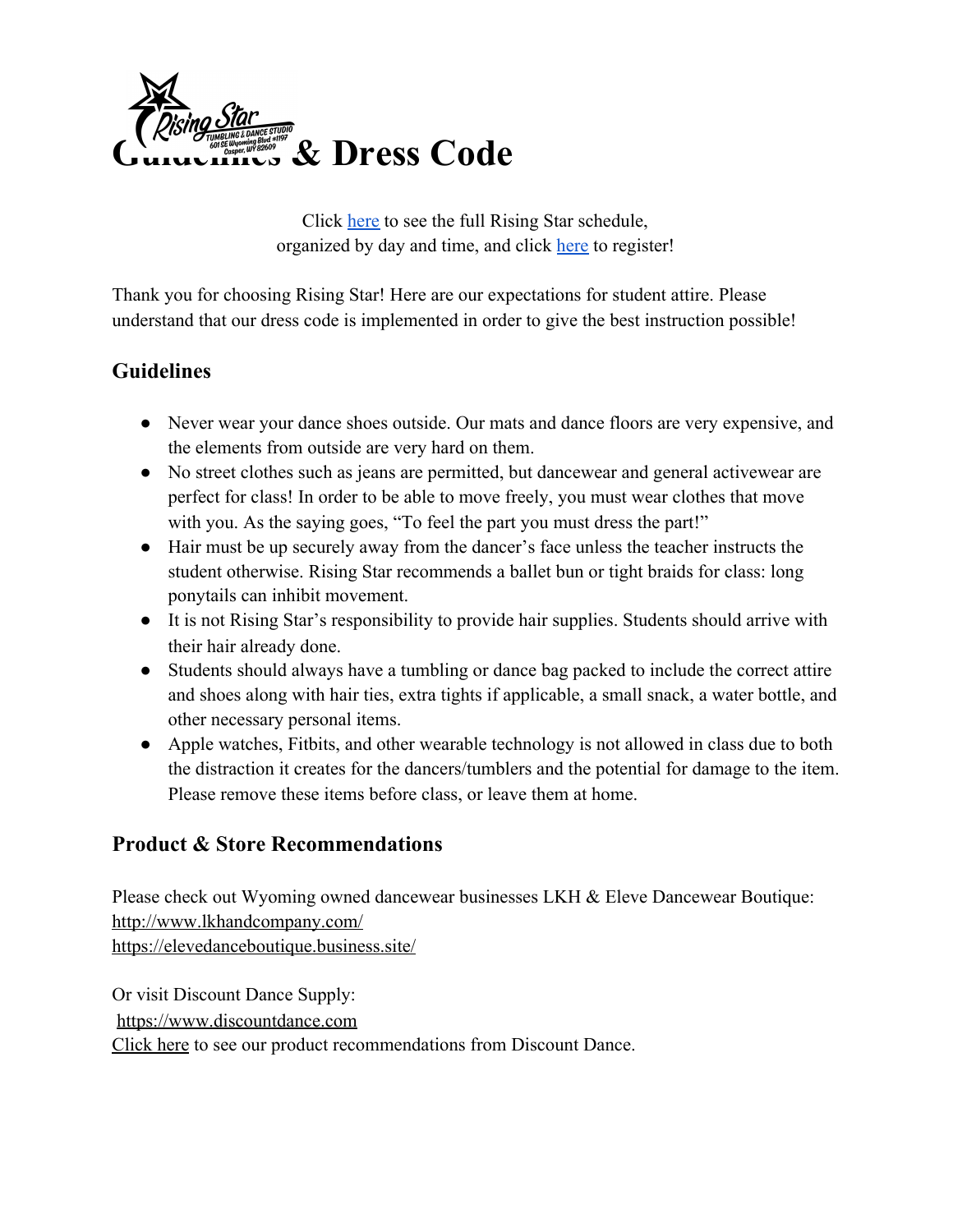

## **Dress Code by Class:**

### ★ **Tumbling**

Activewear, such as leotard and spandex shorts. Tumblers *must* tumble barefoot. Hair is to be pulled back and out of the tumbler's face.

### ★ **Tiny Star Tumbling (Parent-Tot Classes)**

Activewear, such as leotards, spandex shorts. Please note that only one parent/adult will be allowed into the parent-tot class with their tumbler/dancer at a time. Parents may wear comfortable, movable clothing, as they may have to assist their child around the room. No street shoes are allowed in any of our studios.

#### ★ **Tiny Star Dance**

Girls: any color leotard and tights. Pink non-tie ballet shoes. Leotards with attached skirts are fine as long as the skirts do not pass mid-thigh. No pull-on skirts. Hair is to be pulled back and out of the dancer's face.

Boys: activewear, black ballet shoes.

#### ★ **Dancing Stars: Pre-Ballet & Pre-Jazz**

Girls: any color leotard and tights. Pink non-tie ballet shoes. Leotards with attached skirts are fine as long as the skirts do not pass mid-thigh. No pull-on skirts. Hair is to be pulled back and out of the dancer's face.

Boys: activewear, black ballet shoes.

#### ★ **Dancing Stars: Pre-Jazz**

Activewear/dancewear. Tan jazz shoes. Hair is to be pulled back out of the dancer's face.

### ★ **Tap**

Dancewear or activewear. Tap shoes: for children, buckle, slip-on, or velcro (no-tie tap shoes are preferred). Adult sized tap shoes can be slip-on or tie (whatever you prefer). Hair is to be pulled back and out of the dancer's face.

See Discount Dance for shoe recommendations.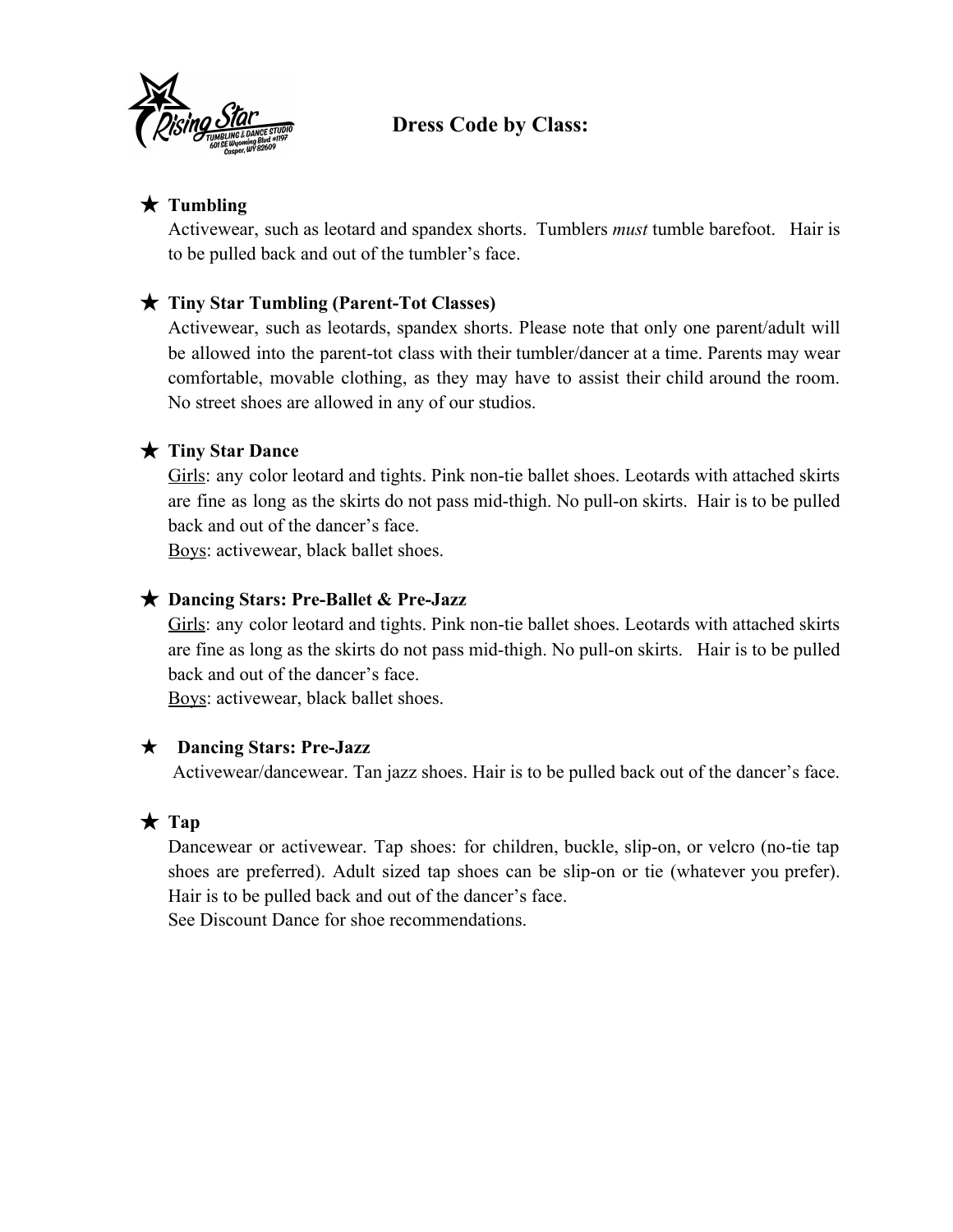

## **Dress Code by Class Continued:**

### ★ **Classical Ballet**

Ladies: Solid black leotard, ballet pink tights only. Leotards should fit well and be worn without a bra. If a bra is required, it must not be visible. No underwear. Pink ballet shoes, canvas shoes are recommended. Ballet I only may wear pink or black skirts. Hair must be up in a tight, clean, classical ballet bun. No messy buns. Please watch our [Rising Star Bun Tutorial](https://youtu.be/xiRlmj6F-ao) for more information.

Men: White form-fitted shirts. Black bottoms, preferably black ballet tights. Men's dance shorts or dance pants are also admissible. Black ballet shoes.

### ★ **Pointe**

 Above class attire as well as pointe shoes. Students are encouraged to carry a "pointe kit" including scissors, sewing materials, bandaids, toenail clippers, etc. in their dance bag.

### ★ **Fusion**

Activewear or dancewear. Jazz shoes and sneakers for dance. Do not wear hip-hop shoes outside. Sneakers must have clean bottoms and to be carried in and put on inside of the studio.

### ★ **Contemporary**

Dancewear or activewear. Form-fitted clothing, no baggy clothes. Barefoot, Eclipse shoes, or toe paws (see an example on the Discount Dance dress code list). **No jazz shoes**, as they change the orientation of the foot on the floor and change the way movement occurs.

### ★ **Hip Hop**

Loose-fitting clothes, such as sweats or shorts. Black sneakers: Must be only worn for class. Do not wear hip-hop shoes outside. Sneakers must have clean bottoms and to be carried in and put on inside of the studio.

### ★ **All Boys Intro to Dance**

Activewear. Black sneakers: Must be only worn for class. Do not wear hip-hop shoes outside. Sneakers must have clean bottoms and to be carried in and put on inside of the studio. No street clothes, specifically jeans.

#### ★ **Broadway Bound**

Dancewear or activewear. Jazz shoes. No street clothes, specifically jeans.